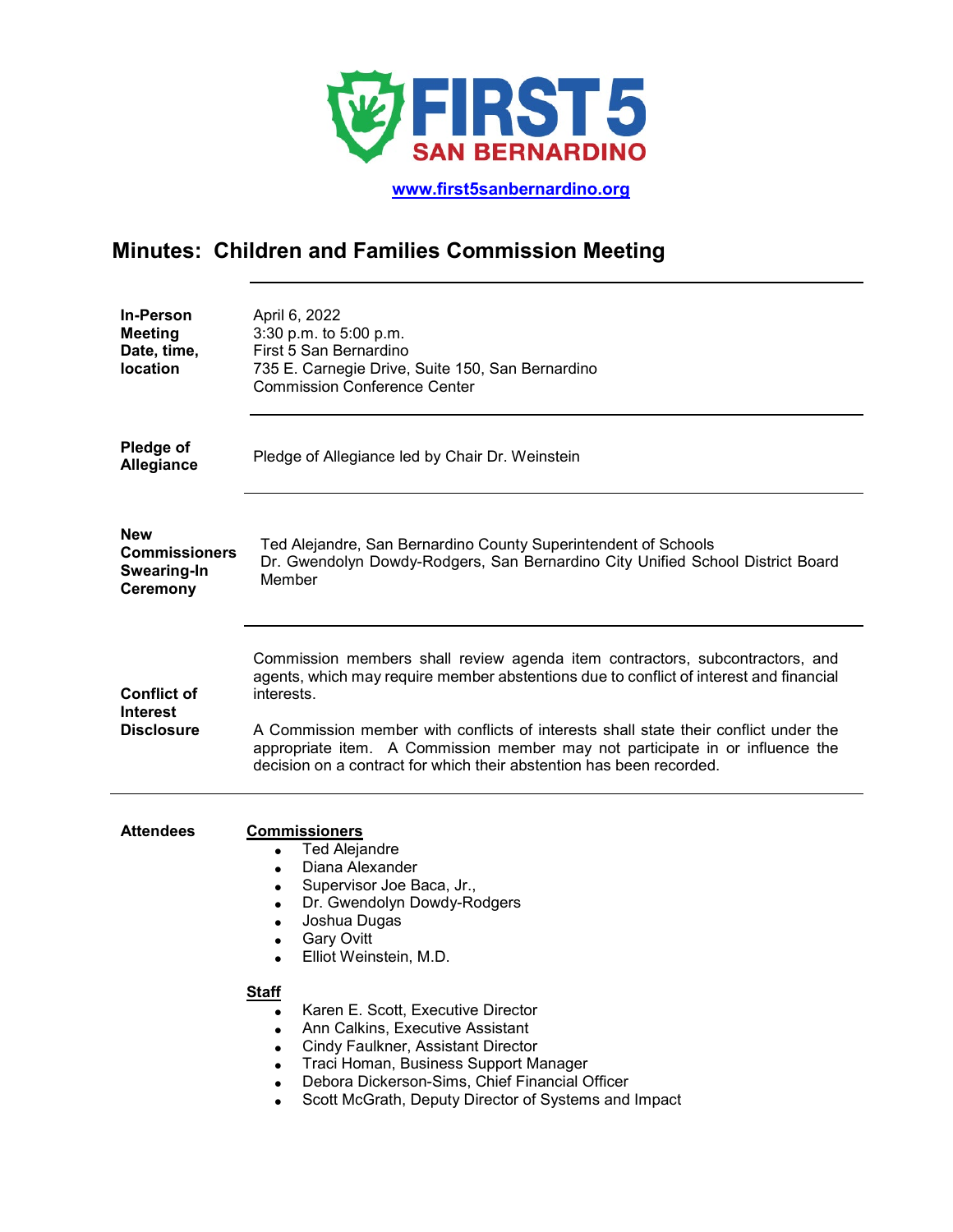|                                                                      | Ronnie Robinson, Section Manager-Systems and Communication<br>$\bullet$<br>Wendy Lee, Section Manager-Evaluation and Impact<br>$\bullet$<br>Kimberly VandenBosch, Communications Officer<br>$\bullet$<br>Erika Willhite, Staff Analyst II<br>$\bullet$<br>Marian Fam, Accountant III<br>$\bullet$<br>Peter Tawadros, Staff Analyst II<br>$\bullet$<br>LuCretia Dowdy, Community Engagement Specialist<br>$\bullet$<br>Ray Salamat, Staff Analyst II<br>٠<br>Renee Jones, Staff Analyst II<br>James Kim, Accountant III<br>Willmar Gultom, Accountant II<br>$\bullet$                                                                                                                                                                                                                                                                                                                                                                                                                                                                                                                                                                                                                                                                                                                                                     |
|----------------------------------------------------------------------|--------------------------------------------------------------------------------------------------------------------------------------------------------------------------------------------------------------------------------------------------------------------------------------------------------------------------------------------------------------------------------------------------------------------------------------------------------------------------------------------------------------------------------------------------------------------------------------------------------------------------------------------------------------------------------------------------------------------------------------------------------------------------------------------------------------------------------------------------------------------------------------------------------------------------------------------------------------------------------------------------------------------------------------------------------------------------------------------------------------------------------------------------------------------------------------------------------------------------------------------------------------------------------------------------------------------------|
| <b>Changes to the</b><br>Agenda                                      | None                                                                                                                                                                                                                                                                                                                                                                                                                                                                                                                                                                                                                                                                                                                                                                                                                                                                                                                                                                                                                                                                                                                                                                                                                                                                                                                     |
| Legislative<br>Report-<br>Chekesha<br>Gilliam                        | Commissioner received a copy of the latest legislative report.<br>PDF<br>4-2022<br>F5SanBern.pdf                                                                                                                                                                                                                                                                                                                                                                                                                                                                                                                                                                                                                                                                                                                                                                                                                                                                                                                                                                                                                                                                                                                                                                                                                         |
| <b>Advisory</b><br><b>Committee</b><br><b>Report - Gary</b><br>Ovitt | Advisory Committee members met on March 22nd.<br>First 5 staff presented a special tribute video for Dr. Margaret Hill and former<br>Commissioner and Advisory Committee member Nancy Ruth White.<br>An election was held for Advisory Committee Vice Chair.<br>James Moses was<br>nominated and accepted the position.<br>A communications and marketing update given by Kimberly VandenBosch, First 5<br>Communications Officer was well received by the members.<br>Members heard information on the First 5 Innovation Funding Initiative and the Help<br>Me Grow parent survey.<br>Ronnie Robinson, First 5's Section Manager for Systems and Communications<br>presented information on the "Race, Equity, Diversity and Inclusion" efforts known as<br>REDI and explained that a project consultant who is currently involved with other First<br>5 Commissions will work with the Advisory members on April 28th to create and draft<br>a REDI policy for Commission approval.<br>Members were also asked to review the current First 5 strategic plan and make any<br>applicable recommendations and/or corrections. This document is due for an update<br>in 2023.<br>The meeting was adjourned in the memory of Merceides Logans, First 5 Staff Analyst<br>II, who recently lost her brave fight with cancer. |
|                                                                      | The next Advisory meeting is scheduled for May 19th.                                                                                                                                                                                                                                                                                                                                                                                                                                                                                                                                                                                                                                                                                                                                                                                                                                                                                                                                                                                                                                                                                                                                                                                                                                                                     |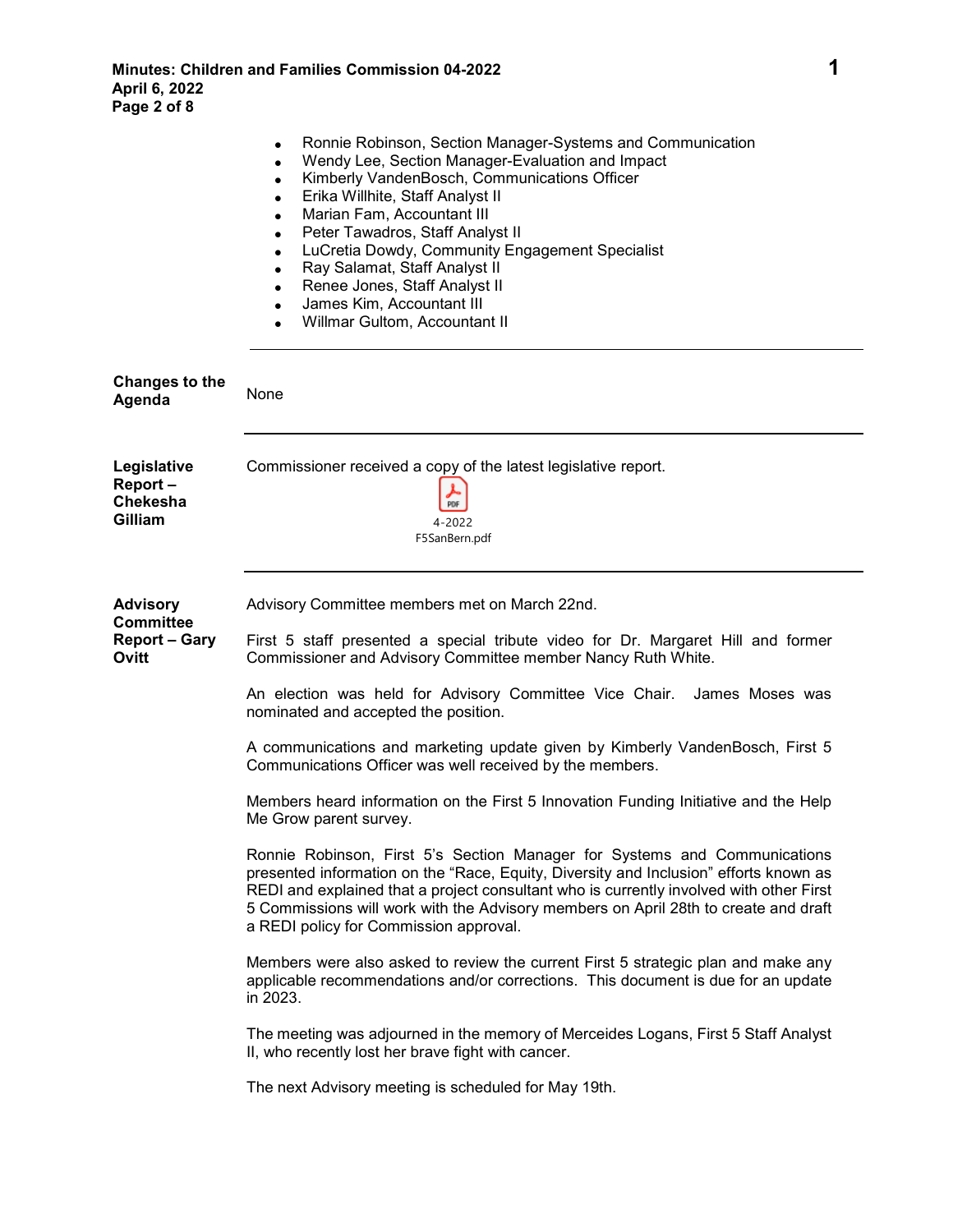| <b>Executive</b><br>Director's<br>Report-<br>Karen E. Scott | Welcome to our two new commissioners!<br>We are proud to add Ted Alejandre, County Superintendent and Dr. Gwen Dowdy-<br>Rodgers, Arrowhead United Way President to our First 5 Commission team!                                                                                                                                                                                                                                                                      |
|-------------------------------------------------------------|-----------------------------------------------------------------------------------------------------------------------------------------------------------------------------------------------------------------------------------------------------------------------------------------------------------------------------------------------------------------------------------------------------------------------------------------------------------------------|
|                                                             | Save the date<br>Wednesday, May 11, 2:00 p.m. to 3:15 pm - Budget & Planning Workshop.<br>Commissioners will receive an update on:                                                                                                                                                                                                                                                                                                                                    |
|                                                             | $\triangleright$ Our revenue and expenses and have the opportunity to review and analyze<br>the proposed budget for F5SB for Fiscal Year 2022/2023.                                                                                                                                                                                                                                                                                                                   |
|                                                             | In addition, F5 Staff will share with you:                                                                                                                                                                                                                                                                                                                                                                                                                            |
|                                                             | $\triangleright$ Our new Communications Plan and its proposed budget<br>A developing funding opportunity related to Innovation that we would like to<br>release to the community.                                                                                                                                                                                                                                                                                     |
|                                                             | <b>Other News</b><br>April is National Child Abuse Prevention month, promoting community involvement in<br>preventing child abuse. Children's Network's annual "Shine-a-Light" on Child Abuse<br>Awards event is happening Thursday, April 14th. The event entitled A COMMUNITY<br>IN UNITY WILL PREVENT CHILD ABUSE is again virtual this year. There are some<br>incredible honorees being recognized including our very own former CFS Director,<br>Marlene Hagen. |
|                                                             | Responding to the changing childcare landscape, especially the designation for most<br>of San Bernardino County as a "child care desert", F5SB and Child Care Resource<br>Center have teamed up with Brad Gates and Mariann Johnson with our County's<br>Workforce Development Board to explore the potential of Workforce Development for<br>childcare that aligns and supports the Commission's investment into Quality Start San<br>Bernardino (QSSB).             |

We are also happy to spread the word about and collaboratively support CSUSB with their newly offered Early Childhood trauma Informed Care certificate program. This is a valuable workforce development opportunity for our early learning and care providers and P-3 educators.

Responding to Universal PreK: Through strategic investments, California seeks to set children on a trajectory of lifelong success by investing in early and equitable learning experiences, including infant and toddler supports, such as family leave and access to infant and toddler care, universal preschool for all four-year-old children, and enhanced educational experiences across an aligned preschool to third grade system.

With the release of the State's Universal Prekindergarten Plan on December 17th, our SBCSS partners have reached out and effectively brought us on board for the planning and implementation of UPK. SBCSS Early Learning Division has spent the past few months gathering guidance from CDE and releasing foundational information to the school districts and partnership groups (most notably Local Policy Council (LPC) and the QSSB Steering Committee.

F5 Executive Team had an opportunity to meet with Jennifer Gateley, Christina-Rasshan Smith and Heather Smith in our first "in person" meeting last month. There are still some issues of concern for F5s, Head Start and our Child Care Resource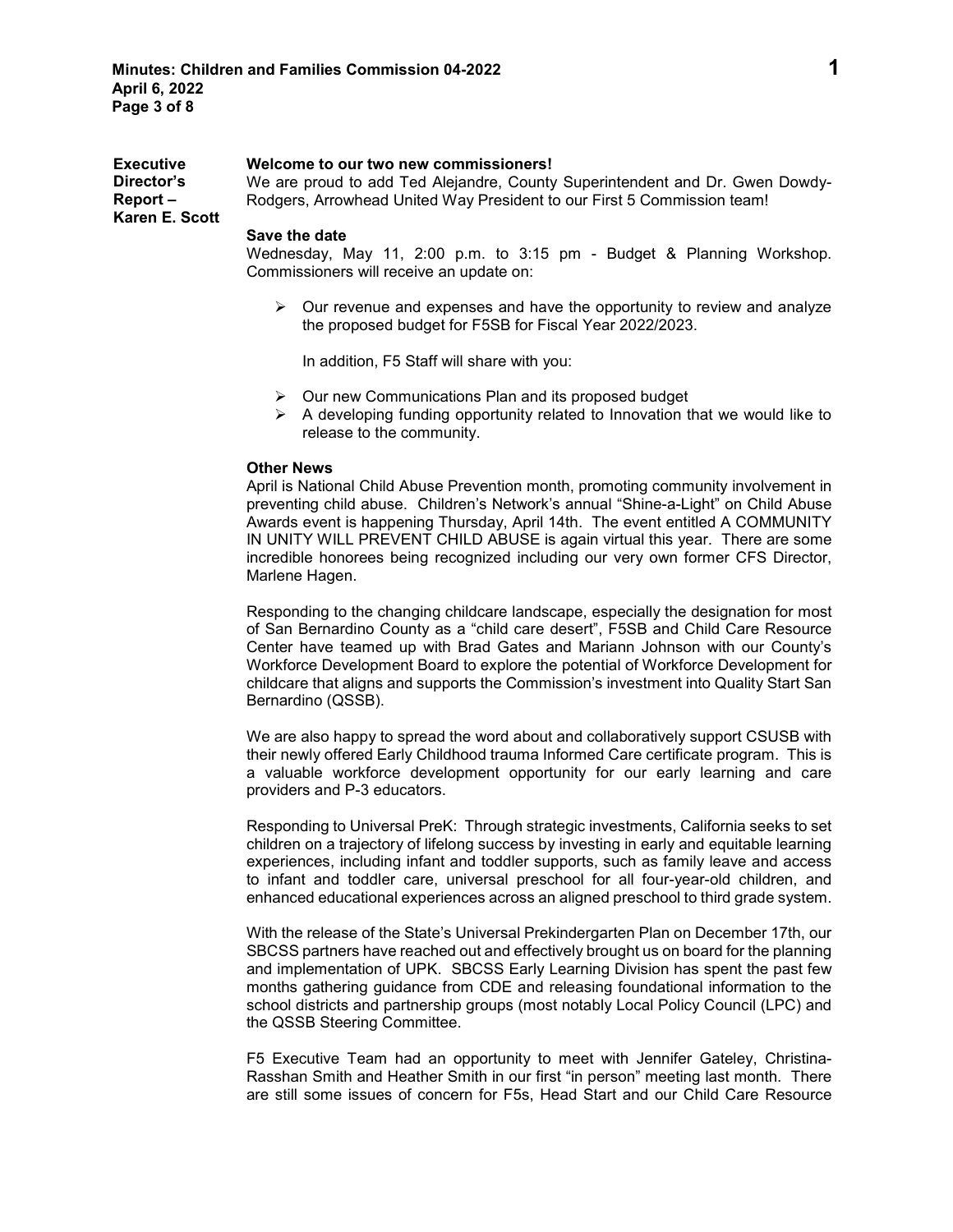Center, but with the resurrection of our previously formed Early Learning Collaborative, we have the opportunity to address those issues and explore solutions that can meet the needs of all.

F5SB will also participate in a UPK Task Force group with the SBCSS Early Learning Division that will be responsible for sharing insight and input on the creation of guidance and recommendations for the planning and implementation of Universal Prekindergarten in San Bernardino County, including providing feedback and recommendations for the countywide Universal Prekindergarten Plan and providing LEAs with sample language for individual draft plans.

Related to Early Childhood Mental Health – besides the work we will share later about reimaging SART, F5SB, the entire F5 Network is working strategically with stakeholders and consumers throughout the state to ensure a carve out for children ages 0 – 5 in the \$4.9 billion Children & Youth Behavioral Health Initiative. Specifically, we'd like more intentionality and focus on community providers, (beyond the school walls), a focus on Social Emotional Learning and ACES, alignment with enhanced care management under CalAIM, and a well-considered bridge with Prop 63 and SART.

Related to School-based health - There is a funding opportunity to expand schoolbased health for all students. Our managed care plan, IEHP is taking the lead on this application and F5SB is working closely with them offering data, needs assessment information & processes and general collaboration.

# **Maternal Health Network**

First 5 San Bernardino created the Maternal Health Network (MHN) in 2019 as a collective of various service providers and advocates who support the comprehensive maternal health system throughout San Bernardino County. MHN has more than 100 member organizations including ARMC, DPH-WIC, Loma Linda University, Sheriff, Managed Care (IEHP), Cal Baptist, Inland Empire Breastfeeding Coalition, SBCSS, independent doulas, and so many more.

MHN has a Strategic Plan that guides the work of its members with strategies that address Policy and Practices, Community Education, Service Expansion, Workforce Development and Data Collection.

F5SB is the sole creator and funder of this initiative and to date have utilized the services of a paid consultant to lead the collective impact framework. We are now looking to contract with a designated "backbone organization" to continue to lead this work instead of the consultant. Three specific entities of MHN that have shown strong leadership and demonstrated necessary capacity have been asked to submit applications and letters of support to be considered for the designation as we end the contract with the consultant. Commissioners may be contacted about providing a letter of support.

## **Help Me Grow**

Going strong and always evaluating how to make the system stronger and reach more children without duplication. Dr. Marti Baum is the physician champion and Ron Stewart is the program manager. Along with the F5 Team assigned to that contract they are all doing an outstanding job, providing for early screening and responding to the needs under social determinants of health of our County's youngest children.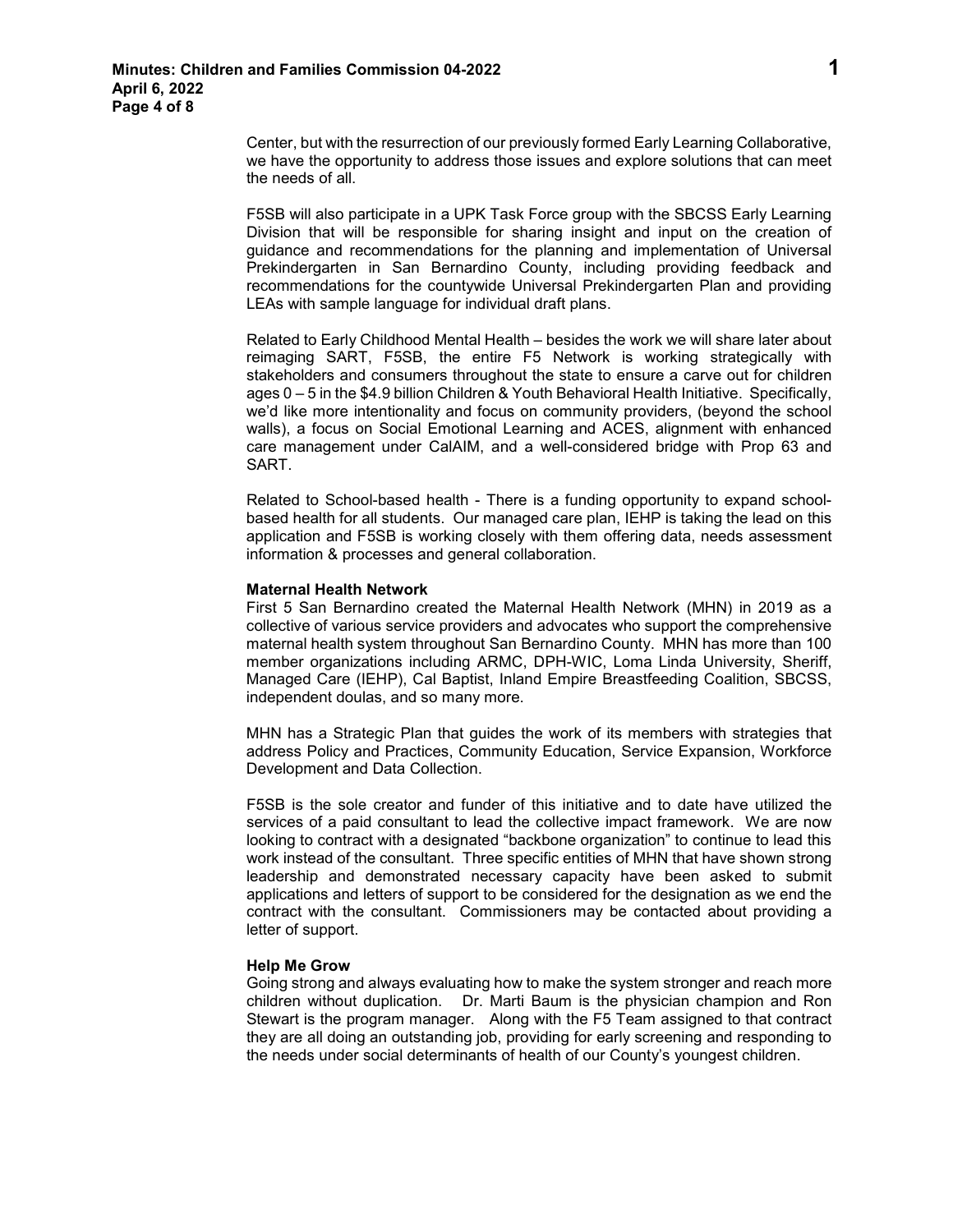#### **REDI**

Ronnie Robinson, Program Section Manager continues to serve as the lead for all Southern County First 5s in the collaborative learning on REDI. (Race, Equity, Diversity, Inclusion). Dr. Cherina Betters, Equity Officer for SBCSS has been an asset to our local conversations and explorations on what REDI means to an organization like F5SB.

# **Prop 64-Cannabis Tax**

Besides the desire for F5s to perhaps receive funding for children's services from the Prop 64 taxation structure most recently there have been discussions about not collecting tax on cannabis in some situations and there is a fear that that can have a negative impact on early care programs. The County's position on Prop 64 taxation issues is very important for F5SB to know in order to properly represent and be included in statewide conversations.

## **Future legislative reports**

I will do my best to share with the Commission the latest F5 Network Policy Updates that would be of interest to you in the absence of Chekesha Gilliam, who has accepted a position with the County of Riverside.

# **Inland Empire Community Collaborative (IECC)**

Under the leadership of Susan Gomez and the IECC, the Inland Empire Children's Cabinet is a large network of nonprofit organizations that are working together to be well positioned to advocate for the community on a grander scale on issues such as justice and equity for children, families, and a wide intersection of underserved and marginalized communities. Similar to F5SB, IECC and now Inland Empire Children's Cabinet are committed to improving the lives of children and families in the IE. F5SB regularly participates in the IE Children's Cabinet meetings and calls to action.

| Item No. | <b>CONSENT</b>                                                                                           |
|----------|----------------------------------------------------------------------------------------------------------|
|          | Approve Minutes from February 2, 2022 Commission Meeting.                                                |
| 1        | Motion made by Commissioner Ovitt and seconded by Commissioner Alexander to<br>approve the Consent Item. |
|          | Without further comment or objection, motion carried by unanimous vote.                                  |

| Item No. | <b>DISCUSSION</b>                                                                                                                                                                                                                                                      |
|----------|------------------------------------------------------------------------------------------------------------------------------------------------------------------------------------------------------------------------------------------------------------------------|
| 2        | Elect Vice-Chair for the Children and Families Commission for San Bernardino County.<br>(Presenter: Karen E. Scott, Executive Director, 252-4252)                                                                                                                      |
|          | Ms. Scott asked for nominations from the floor for the position of Vice Chair. Commissioner<br>Dugas nominated Commissioner Gary Ovitt. Commissioner Baca, Jr., nominated Diana<br>Alexander, who declined the nomination. Commissioner Ovitt accepted the nomination. |
|          | Hearing none further, nominations closed for the position of Vice Chair. Without further<br>comment or objection, commission members unanimously voted in favor of Commissioner<br>Ovitt as Vice Chair.                                                                |
|          | Without further comment or objection and no public comments noted, motion carried by<br>unanimous vote.                                                                                                                                                                |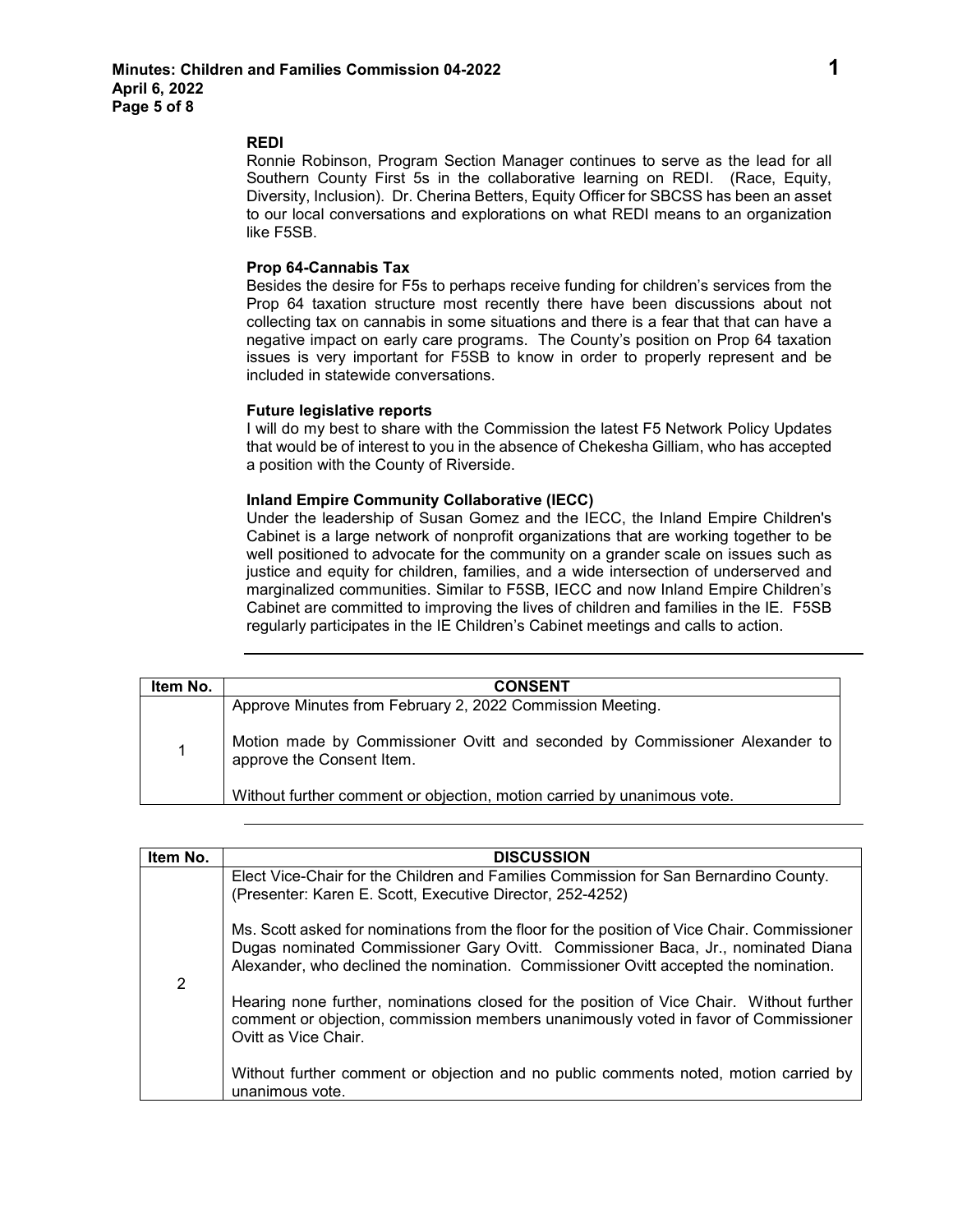|   | Conduct Public Hearing on California Children and Families Commission Annual Report for<br>Fiscal Year 2020-2021.                                                                                                                                                                                                                                                                                                                                                                      |
|---|----------------------------------------------------------------------------------------------------------------------------------------------------------------------------------------------------------------------------------------------------------------------------------------------------------------------------------------------------------------------------------------------------------------------------------------------------------------------------------------|
| 3 | (Presenter: Scott McGrath, Deputy Director of Systems and Impact, 252-4259)                                                                                                                                                                                                                                                                                                                                                                                                            |
|   | <b>Discussion</b><br>None                                                                                                                                                                                                                                                                                                                                                                                                                                                              |
|   | <b>Public Comment</b><br>None                                                                                                                                                                                                                                                                                                                                                                                                                                                          |
|   | Public Hearing conducted. No comments received.                                                                                                                                                                                                                                                                                                                                                                                                                                        |
|   |                                                                                                                                                                                                                                                                                                                                                                                                                                                                                        |
| 4 | Approve Amendment A1 for Contract EC036 with the San Bernardino County Preschool<br>Services Department for \$481,577 for a cumulative total not to exceed \$1,009,577 for Fiscal<br>Years 2022-2024 in support of the Early Head Start - Child Care Partnership.<br>(Presenter: Erika Willhite, Staff Analyst II, 252-4262)                                                                                                                                                           |
|   | <b>Discussion</b><br>Commissioner Baca, Jr., commented that services are needed for the 0 to 3 population and<br>is pleased to see public schools taking note as well. Commissioner Alexander stated she<br>was director for Preschool Services Department and remembers the Early Head Start<br>partnership which was a wonderful program for children for so many years. The landscape<br>has changed over the years and in looking at the 0 to 5 population, we now see the schools |
|   | going towards Pre-K and TK (transitional kindergarten) and looking more at the 0 to 3 group.<br>Both Commissioners stated they are pleased that First 5 is continuing to support this<br>contract.                                                                                                                                                                                                                                                                                     |
|   | <b>Public Comment</b><br>None.                                                                                                                                                                                                                                                                                                                                                                                                                                                         |
|   | Commissioner Alexander abstained due to her position as appointing authority over<br>Preschool Services. Commissioners Alejandre, Baca, Jr., and Dugas abstained since they<br>sit on the PSD Shared Governance Board.                                                                                                                                                                                                                                                                 |
|   | Motion made by Commissioner Dowdy-Rodgers and seconded by Commissioner Ovitt.                                                                                                                                                                                                                                                                                                                                                                                                          |
|   | Without further comment or objection, no public comments noted, and with a majority vote<br>of the three remaining Commissioners, motion carried by unanimous vote.                                                                                                                                                                                                                                                                                                                    |
|   | Approve Contract EC043 with the San Bernardino County Library System in an amount not<br>to exceed \$16,874 for the 1,000 Books Before Kindergarten literacy program for Fiscal<br>Years 2022-2026.                                                                                                                                                                                                                                                                                    |
|   | (Presenter: Erika Willhite, Staff Analyst II, 252-4262)                                                                                                                                                                                                                                                                                                                                                                                                                                |
|   | <b>Discussion</b><br>None.                                                                                                                                                                                                                                                                                                                                                                                                                                                             |
| 5 | <b>Public Comment</b><br>None.                                                                                                                                                                                                                                                                                                                                                                                                                                                         |
|   | Commissioner Alexander abstained due to her position as appointing authority over County<br>Library. Commissioner Baca, Jr., abstained since he is a voting member of the Board of<br>Supervisors.                                                                                                                                                                                                                                                                                     |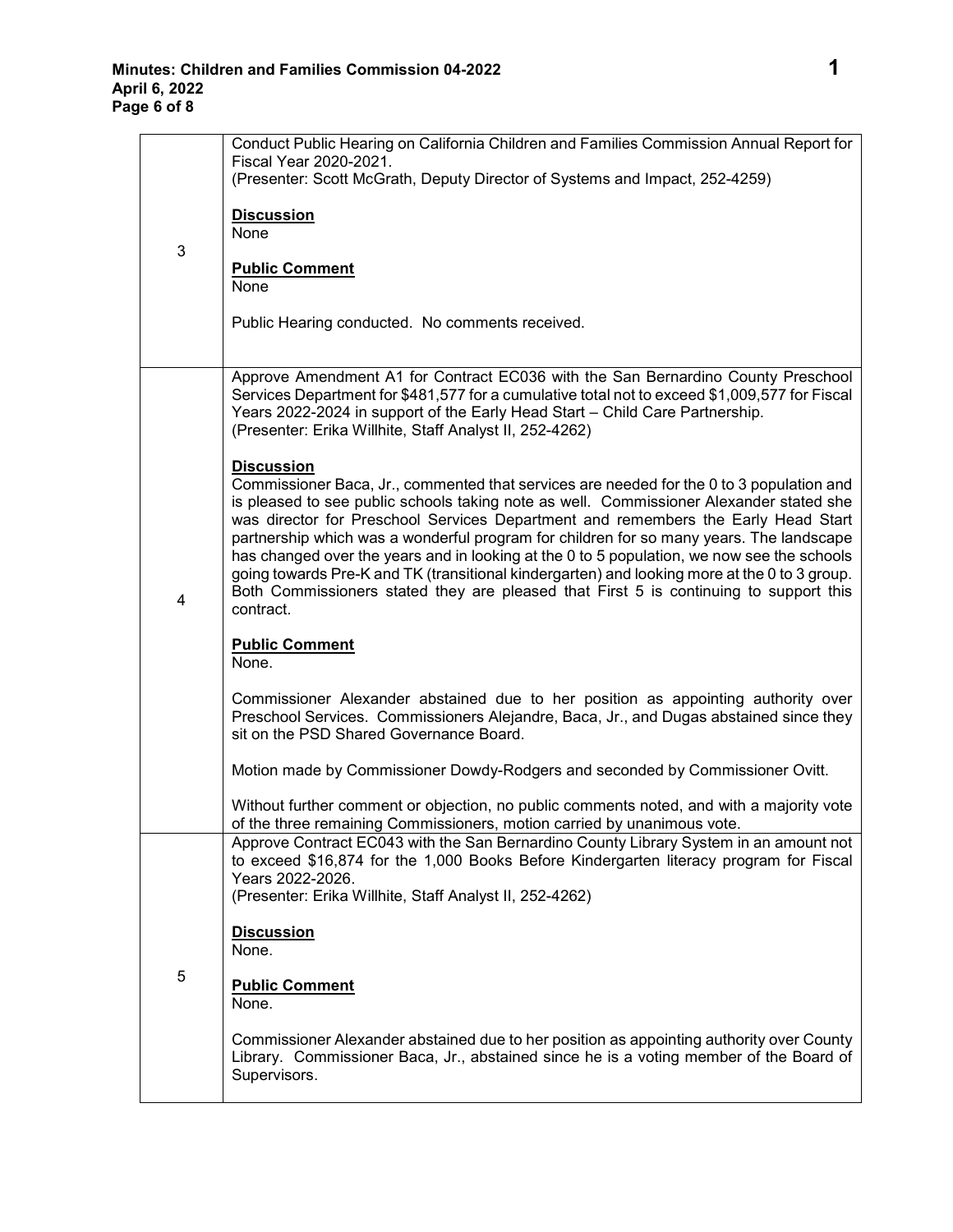|   | Motion made by Commissioner Dugas and seconded by Commissioner Ovitt.                                                                                                                                                                                                                                                                                                                                                |
|---|----------------------------------------------------------------------------------------------------------------------------------------------------------------------------------------------------------------------------------------------------------------------------------------------------------------------------------------------------------------------------------------------------------------------|
|   | Without further comment or objection and with no public comments noted, motion carried<br>by unanimous vote.                                                                                                                                                                                                                                                                                                         |
| 6 | Approve Amendment A3 to Contract SI032 with Inland Empire Breastfeeding Coalition for<br>an increase of \$102,074 for Fiscal Year 2022-2023 for a cumulative total not to exceed<br>\$328,228 for Fiscal Years 2019-2023 to expand their policy and advocacy work centered<br>on Senate Bill 402 and ensuring that all birthing hospitals are baby-friendly.<br>(Presenter: Renee Jones, Staff Analyst II, 252-4273) |
|   | <b>Discussion</b><br>None.                                                                                                                                                                                                                                                                                                                                                                                           |
|   | <b>Public Comment</b><br>None.                                                                                                                                                                                                                                                                                                                                                                                       |
|   | Motion made by Commissioner Baca, Jr. and seconded by Commissioner Dowdy-Rodgers.                                                                                                                                                                                                                                                                                                                                    |
|   | Without further comment or objection and with no public comments noted, motion carried<br>by unanimous vote.                                                                                                                                                                                                                                                                                                         |

| Item No. | <b>INFORMATION</b>                                                                                                                                                                                                                                                                                                                                                                                                                                                          |
|----------|-----------------------------------------------------------------------------------------------------------------------------------------------------------------------------------------------------------------------------------------------------------------------------------------------------------------------------------------------------------------------------------------------------------------------------------------------------------------------------|
|          | Receive information on approval of employment contract entered into by the County of San<br>Bernardino upon request by the Children and Families Commission Executive Director for<br>Ramon Salamat to provide services as a Staff Analyst II effective February 12, 2022 through<br>February 11, 2025.<br>(Presenter: Karen E. Scott, Executive Director, 252-4252)                                                                                                        |
| 8        | Receive information on approval of employment contracts entered into by San Bernardino<br>County upon request of the Children and Families Commission for San Bernardino County<br>with the following individuals, for the period of March 26, 2022 through March 25, 2025:<br>a. Alexandra (Jammy) Gutierrez as Staff Analyst II<br>b. Wendy Lee as Staff Analyst II - Section Manager, Evaluation and Impact<br>(Presenter: Karen E. Scott, Executive Director, 252-4252) |

| <b>Public</b><br><b>Comment</b>          | None                                                                                                                                                                           |
|------------------------------------------|--------------------------------------------------------------------------------------------------------------------------------------------------------------------------------|
| <b>Commissioner</b><br><b>Roundtable</b> | Commissioner Alejandre stated he is glad to be on the First 5 Commission.<br>The<br>purpose and priorities of First 5 are so much in line with public education and in looking |

at our County's Cradle to Career roadmap 0 to 5 is absolutely essential. Not just academic but social and academic support across the board. He is very proud to be a part of this incredible group and is excited about the work they will do together. Commissioner Alejandre has always appreciated the efforts of the executive director and the work behind First 5.

Commissioner Alexander reiterated how excited she is to be a part of this group, as well. Having been with the County for so long and being a part of the vision work and Cradle to Career roadmap, and being able to work with Karen Scott is so special to see the work continue. Commissioner Alexander also acknowledged Wendy Lee (First